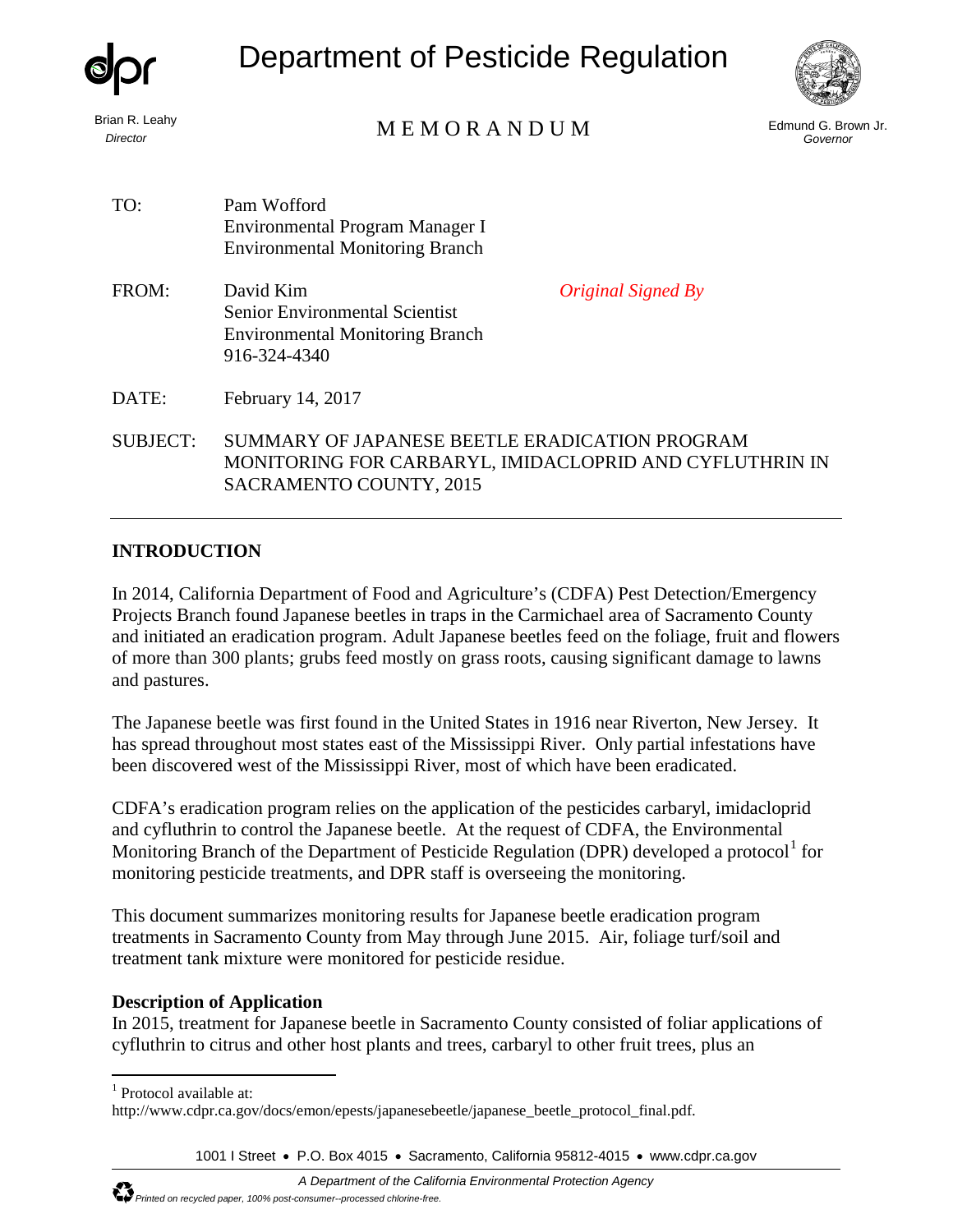application of a liquid imidacloprid to turf/soil. Up to 6 cyfluthrin, 3 carbaryl, and 1 imidacloprid application occurred over the 3-month period, starting on May 18, 2015.

Specific pesticide products used for Japanese beetle eradication treatments are listed below.<sup>[2](#page-1-0)</sup>

- Sevin<sup>®</sup> SL Carbaryl Insecticide (EPA Reg.# 4[3](#page-1-1)2-1227)<sup>3</sup> (carbaryl, applied at a concentration of 0.32 percent) for foliar treatment. Three applications per season began on the weeks of May  $18^{th}$ , July 6<sup>th</sup>, & August  $17^{th}$ .
- Merit<sup>®</sup> 2F Insecticide (EPA Reg.#432-1312) (imidacloprid applied at 0.027 percent imidacloprid) for turf/soil treatment, one application began on the week of June  $22<sup>nd</sup>$ .
- Tempo<sup>®</sup> SC Ultra Insecticide (EPA Reg.# 432-1363) (cyfluthrin, applied at a concentration of 0.005 percent) for foliar treatment, six applications per season began on the weeks of May  $18^{th}$ , June  $8^{th}$ , July  $6^{th}$ , July  $20^{th}$ , August  $3^{rd}$ , & August  $17^{th}$ .

## **Sampling Sites**

Sampling sites were established in the Carmichael area of Sacramento County. The sites consisted of individual residences within the treatment area. Sites 1 and 2 received the first applications of carbaryl and cyfluthrin on May  $19<sup>th</sup>$ , 2015, an application of imidacloprid on June 23, 2015, and the final treatment cyfluthrin on August 18, 2015. For sites 3, 4 & 5 only cyfluthrin dislodgeable residue samples were collected. Site 3 received the sixth cyfluthrin treatment on August 22, 2015 and sites 4 & 5 on August 28, 2015.

# **MATERIALS AND METHODS**

The materials and methods used for monitoring carbaryl, imidacloprid and cyfluthrin treatments in Sacramento County during the Japanese beetle eradication program of 2015 are described in detail below. Air, foliage, fruit and turf/soil were sampled at various pesticide application intervals: pre-treatment (background), treatment, and post-treatment. The pesticide application tank was sampled to establish treatment concentrations of carbaryl, cyfluthrin and imidacloprid.

The number of samples collected and analyzed for carbaryl, imidacloprid and cyfluthrin for each sampling medium at each treatment site are identified in Table 1. Table 2 lists the analytical methods and reporting limits used for each sampling medium. All samples were analyzed by CDFA's Center for Analytical Chemistry.

<span id="page-1-0"></span> $\overline{a}$  $2<sup>2</sup>$  The mention of commercial products, their source, or use in connection with this eradication project is not to be construed as an actual or implied endorsement of such products. <sup>3</sup> United States Environmental Protection Agency pesticide product registration number.

<span id="page-1-1"></span>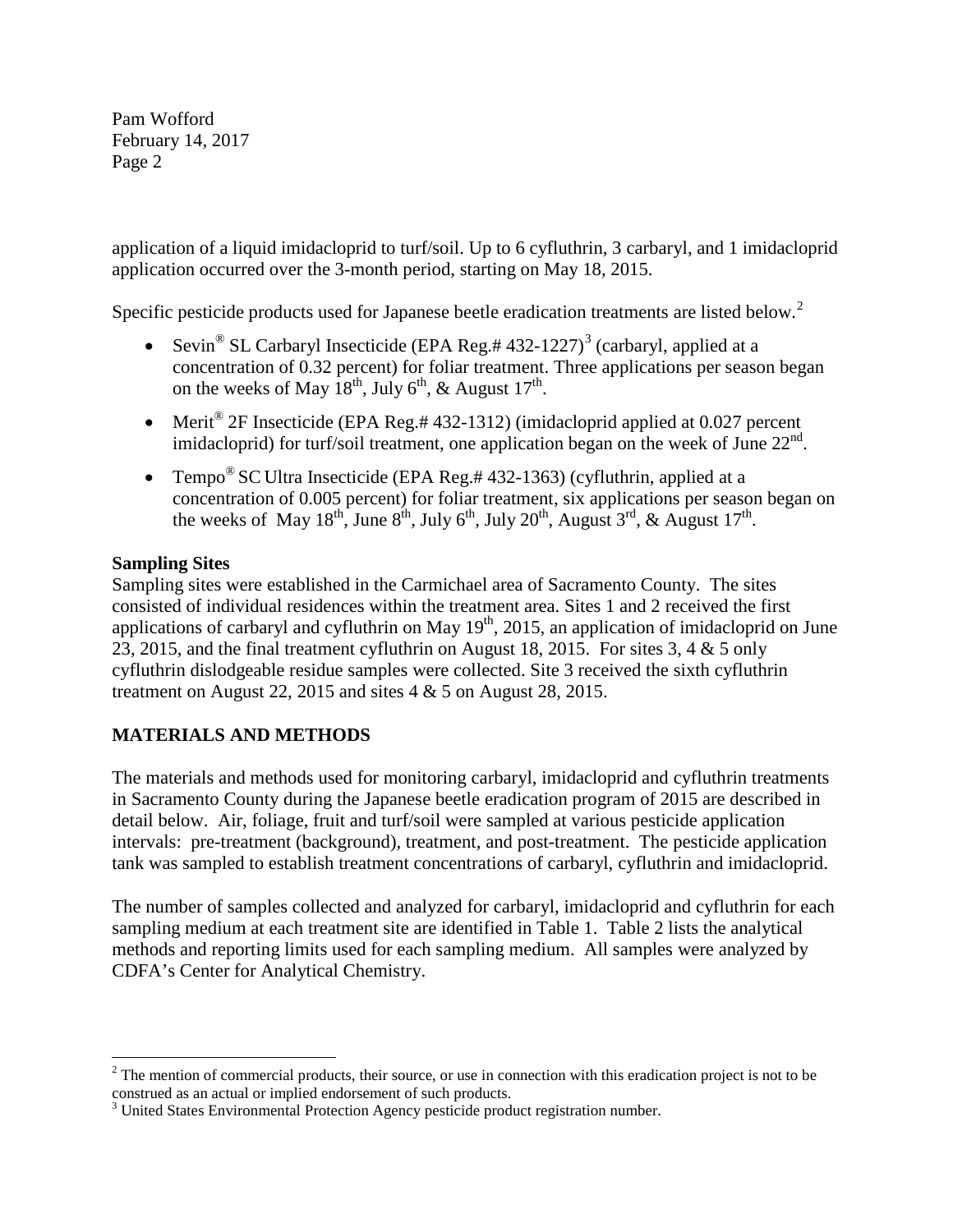#### **Air Sampling**

A personal air sample pump (SKC# 224-PCXR) calibrated to a flow rate from 2.5 to 3 liters per minute was mounted with XAD-2 resin tubes at each site. (These monitoring specifications were chosen based upon previous monitoring experience (Segawa, 2004; Kim, 2007) Air samples were collected at the following treatment intervals (sample intervals were run consecutively and did not overlap).

- **Pre-Treatment (Background):** These samples were collected just prior to the pesticide application; the air sampler was run for the duration of 18-22 hours.
- **Treatment:** These samples were collected during application, for a duration of about 7 hours, coinciding with the time of all treatments of residences in the treatment area for the day.
- **Post-treatment:** These samples were collected, for a duration of 20-24 hours, immediately after treatment samples were collected

All air samples were frozen (on dry ice or in a freezer) until delivered to the laboratory for analysis.

#### **Foliage Sampling for Total Residue**

Foliage samples were collected from two to three plant species per site and analyzed for carbaryl and cyfluthrin residues. Samples were collected where human contact would likely occur ~2-4 feet from the ground. Background samples were collected prior to pesticide application; postapplication samples were collected after application residue had dried, 2-3 hours, from the same plants as the background samples. Total residue samples consisted of 30-60 grams of whole leaves placed in wide mouth Mason jars. Samples were frozen (on dry ice or in a freezer) until delivered to the laboratory. Leaves were ground up and analyzed for total residues and reported in ppm (parts per million).

## **Foliage Sampling for Dislodgeable Residue**

Foliage samples were collected from three plant species per site and analyzed for dislodgeable cyfluthrin residues. Samples were collected before and after the sixth (final) application. Samples were collected where human contact would likely occur ~2-4 feet from the ground. Samples that were collected on multiple events were from the same plants as the previous event, eg. Site 5.1 was the same host plant for all 3 sampling events. Dislodgeable residue samples (>150 square centimeter [cm<sup>2</sup>]) consisted of whole leaves placed in wide mouth Mason jars. Samples were refrigerated (on wet or blue ice) until delivered to the laboratory. Leaves were rinsed (shaken) in a water-based detergent solution within 24 hours of sample collection; the solution was then analyzed for dislodgeable residue and reported in micrograms per square centimeter ( $\mu$ g/cm<sup>2</sup>). The leaf surface area was measured with a Li-Cor 3100 area meter.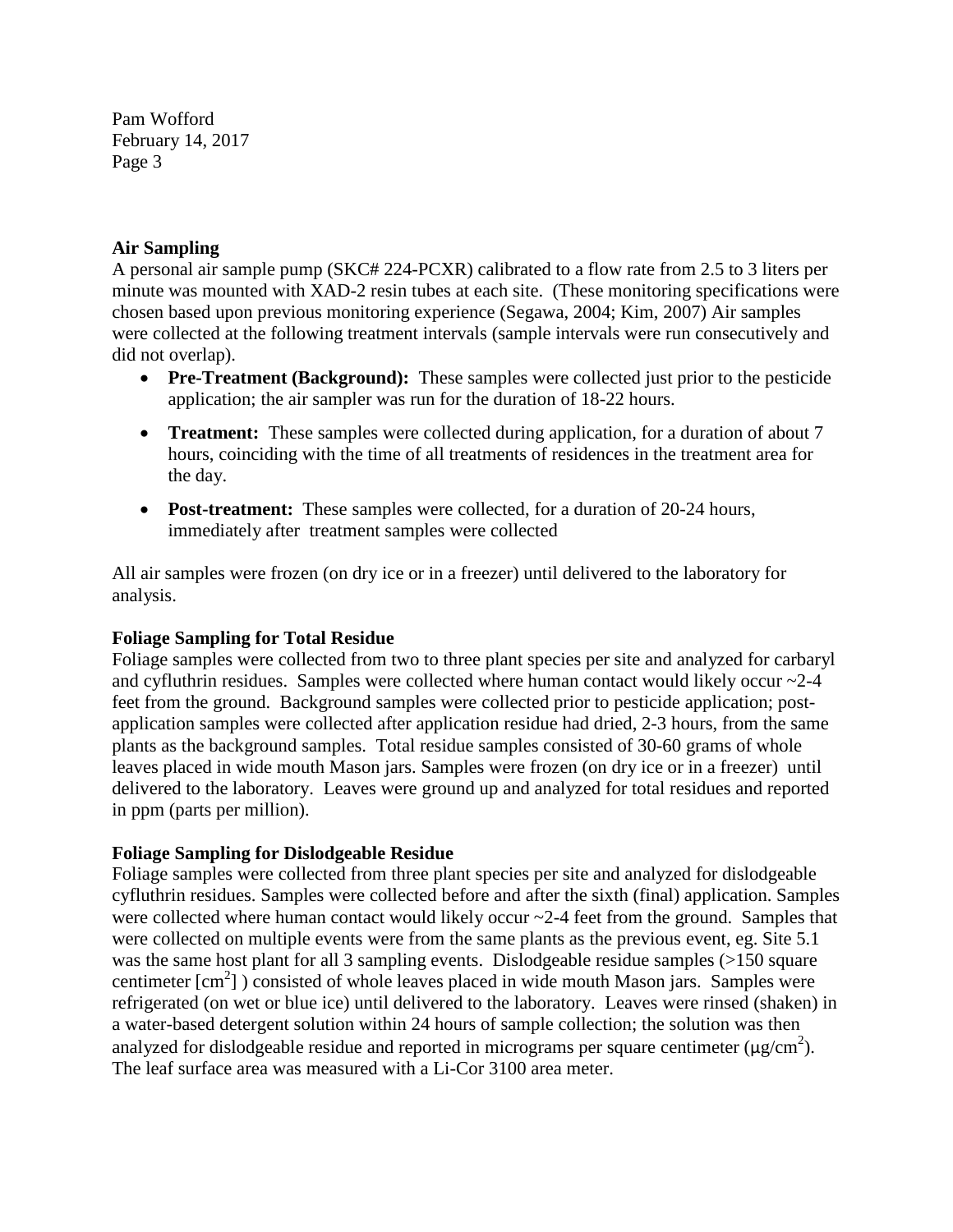#### **Turf/Soil Sampling**

Each turf/soil sample consisted of two or three randomly selected cores taken to a depth of 1 inch. Cores were collected using a 2-1/2 inch  $(28.56 \text{ cm}^2)$  diameter stainless steel tube and composited into one wide mouth Mason jar with an aluminum foil lined lid. Background samples were collected before treatment; post-treatment samples were collected 2-3 hours after the pesticide application when the turf was dry. Turf/soil core samples were refrigerated or frozen (on wet, blue or dry ice) until delivered to the laboratory.

## **Tank Mixture Sampling/Product Concentration**

Tank mixture samples of carbaryl, cyfluthrin and imidacloprid were collected from treatment spray guns at the time of treatment to establish pesticide concentrations in the spray material. Samples consisted of half-filled 500 milliliter Nalgene® wide mouth bottles. The exterior of each bottle was rinsed to remove spilled product; bottles were then triple bagged and refrigerated (on wet or blue ice) until delivered to the laboratory. Tank sample results were compared to the amount/application rate specified on the product label to ensure the pesticide was mixed properly.

### **Quality Control**

The CDFA Center for Analytical Chemistry analyzed all samples collected for this monitoring study. Standard operating procedures for continuing quality control (QC) measures are specified in QA/QC 001.00 (http://www.cdpr.ca.gov/docs/emon/pubs/sops/qaqc001.pdf). Continuing QC samples are evaluated by laboratory chemists and adjustments are made to the analytical equipment on an as-needed basis to ensure analytical integrity.

## **RESULTS AND DISCUSSION**

#### **Air**

No imidacloprid residues were detected in six samples (one sample at each of the two sites prior to, during, and after treatment) for the June 23rd treatments (Table 3). Similarly, no cyfluthrin or carbaryl residues were detected in 12 samples from the August 18th treatments (one sample at each of the two sites prior to, during, and after treatment for each pesticide).

#### **Foliage Samples**

Foliage samples were analyzed for total (ppm) residues of carbaryl and cyfluthrin from Sites 1 and 2 (Table 4) and dislodgeable foliar residues for cyfluthrin from sites 3, 4 and 5 (Table 5). Samples were collected before and after the final treatment for each insecticide, three and six total treatments for carbaryl and cyfluthrin respectively. Background samples (before any 2015 treatments) were collected from sites 1 and 2.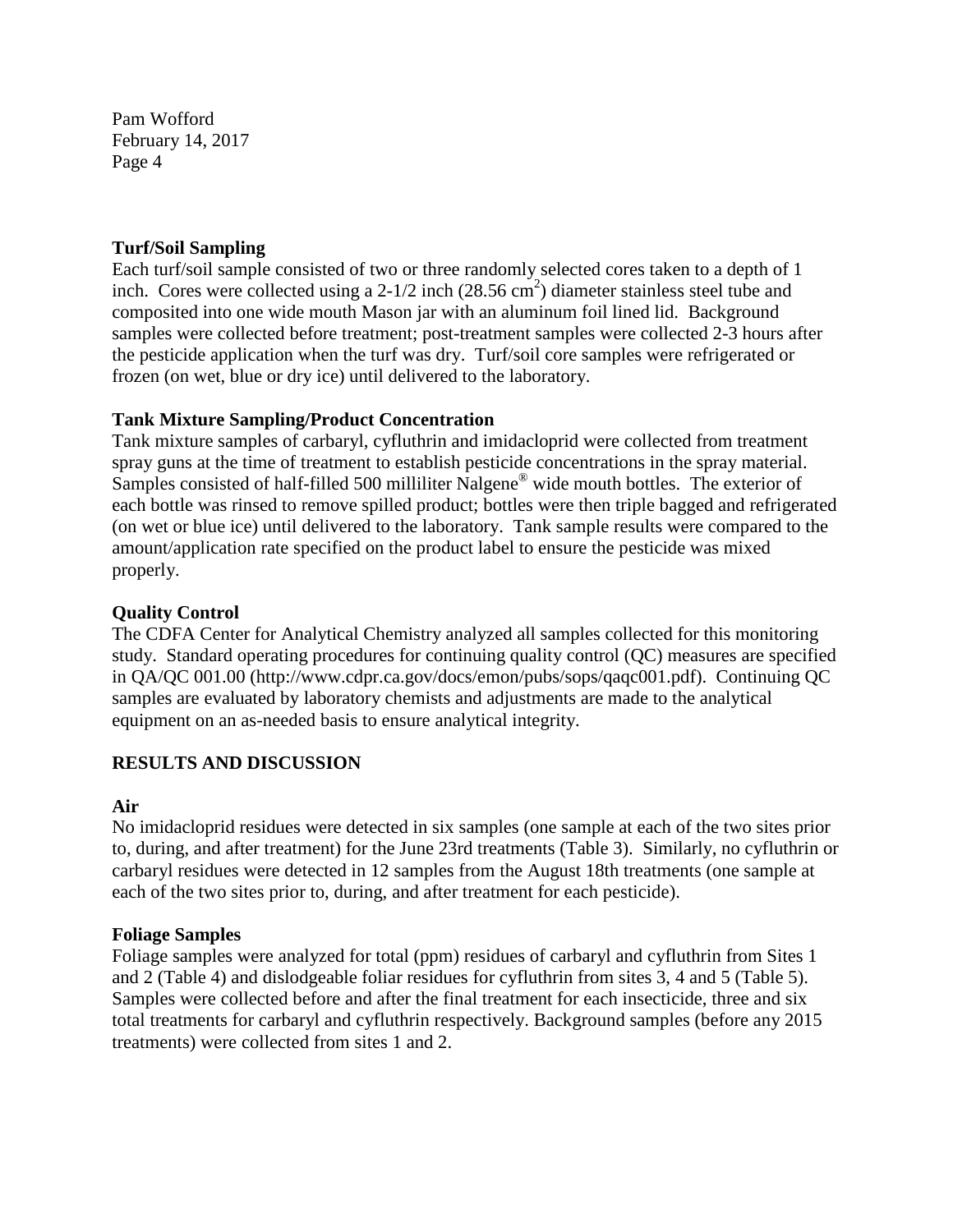#### *Sites 1& 2 August 18, 2015 Treatments – Total (ppm) residues*

Twelve samples were collected for the final (August 18, 2015) treatments and analyzed for cyfluthrin or carbaryl: four background samples were collected before the first treatment (May 19, 2015), four samples were collected the morning before the final treatment, four postapplication samples were collected the afternoon after the final treatment. The background sample from site 1 exhibited 0.2 ppm of cyfluthrin, all other background samples were below the detection limit of 0.1 ppm. The pre-final-treatment samples showed cyfluthrin concentrations of 4.6 ppm and 18.6 ppm (11.6 ppm mean) for the two sites, showing residues remaining on the plant two weeks after the previous treatment and potential accumulation. However, there was no increase in the individual or mean cyfluthrin concentration of 2.2 and 19.4 ppm (10.8 ppm mean), after final treatment. The reason for this finding may be due to the small sample size, different plants sampled at each time, and the tank mix samples indicating concentrations of only 21% of the target concentration.

The carbaryl treated samples exhibited detections of 3.94 ppm and 9.11 ppm (6.5 ppm mean), before treatment and 65.7 ppm and 66.2 ppm (66.9 ppm mean), after the final treatment

# *Site 3 August 22, 2015 Treatment – Dislodgable Foliar Residues (µg/cm2 )*

Three samples were collected and analyzed for cyfluthrin foliar dislodgable residues three days after the  $6<sup>th</sup>$  and final treatment; the mean concentration of the "3 Days" post-treatment samples was 0.44  $\mu$ g/cm<sup>2</sup> (Table 5).

# *Site 4 & 5 August 28, 2015 Treatment – Dislodgable Foliar Residue (µg/cm2 )*

Sixteen samples were collected and analyzed for cyfluthrin foliar dislodgable residues: six samples were collected the morning before the final treatment ("2 Weeks", Table 5), six samples were collected the afternoon after the final treatment ("0 Days", Table 5), and four samples were collected one week after the final treatment ("1 Week", Table 5). The mean concentrations for the three periods were 0.40  $\mu$ g/cm<sup>2</sup> (before), 0.47  $\mu$ g/cm<sup>2</sup> (after), and 0.42  $\mu$ g/cm<sup>2</sup> (1 week after). Only 4 of the 6 samples were collected for the last period due to lack of access to host plants.

#### **Fruit Samples**

The stone and pome fruit trees at our sample sites did not produce sufficient fruit for sampling due to drought conditions, and therefore were not collected.

#### **Turf/Soil Samples**

Four turf/soil plugs were analyzed for imidacloprid (Table 6). Pre and post treatment samples were collected at Sites 1 and 2 for the June 23, 2015 treatment. No residues were detected in the pre-treatment sample; the two post-treatment samples had concentrations of 3.88  $\mu$ g/cm<sup>2</sup> and  $8.67 \,\mu$ g/cm<sup>2</sup> for sites 1 and 2 respectively (Table 6), the target application rate for this product is 4.6  $\mu$ g/cm<sup>2</sup>. For an average concentration of 6.27  $\mu$ g/cm<sup>2</sup>, or 137% of the target rate.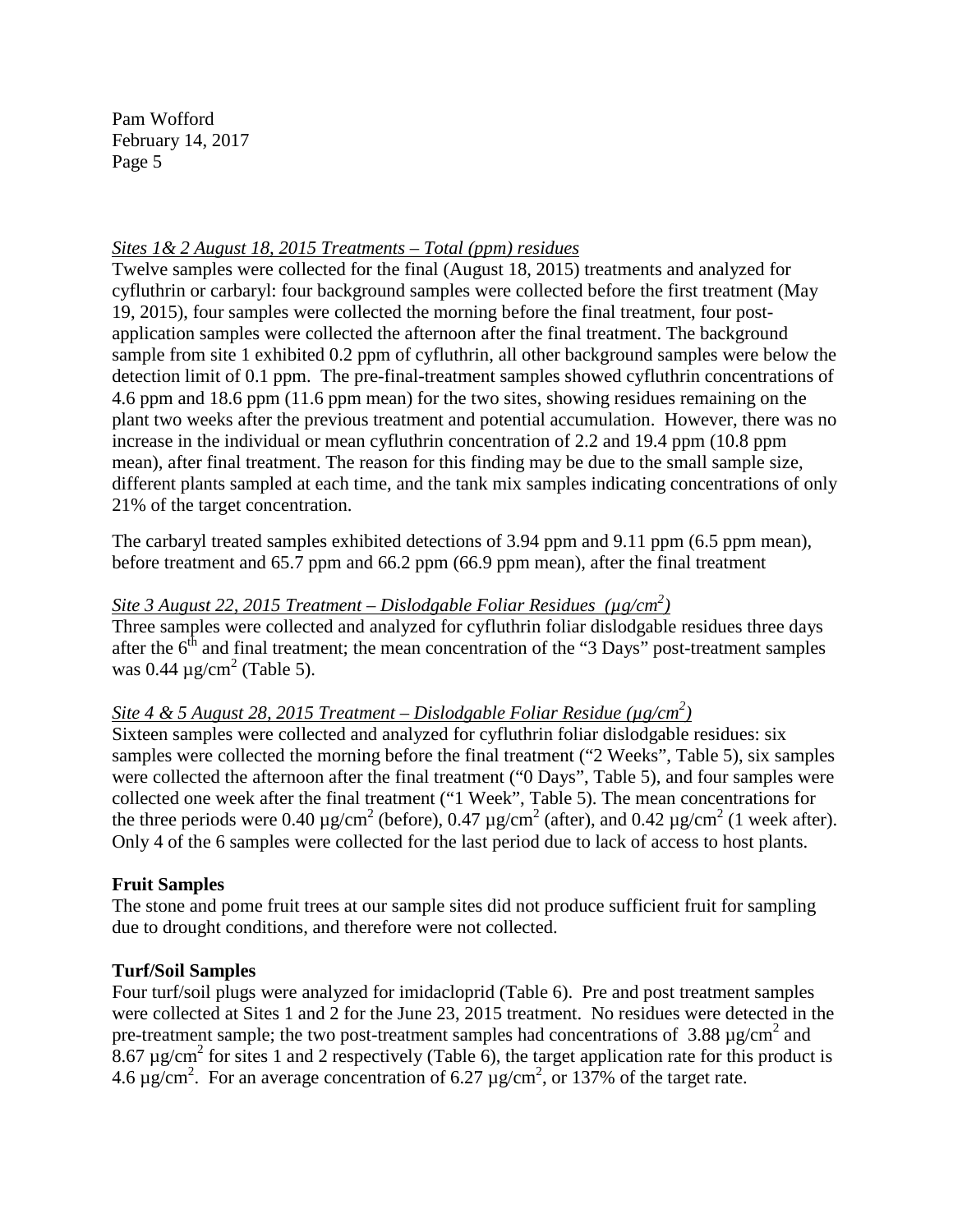### **Tank Mix**

Sites 1 and 2 were treated with the same application truck/crew, therefore only one tank mix sample was collected for each insecticide, after treatment. The tank mix resulted in a mixture of 0.0234% imidacloprid, (target application rate is 0.02675%), 0.306% carbaryl (target application rate is 0.323%), and 0.00104% cyfluthrin (target application rate is 0.0049%). Or, 87.48%, 94.74% and 21.22% of the target concentrations for imidacloprid, carbaryl and cyfluthrin respectively

## **CONCLUSION**

Monitoring of the Japanese beetle eradication program pesticide treatments yielded the following results.

- No carbaryl, imidacloprid or cyfluthrin residues were detected in air at either site for various sample dates during application.
- Foliage samples analyzed for total residues of carbaryl contained a post-treatment detection mean of 6.5 ppm the morning before final (third) treatment, and 66.0 ppm after the final treatment.
- Foliage samples analyzed for total residues of cyfluthrin contained a post-treatment detection mean of 11.62 ppm the morning before final (sixth) treatment, and 10.79 ppm after the final treatment.
- Foliage samples analyzed for total dislodgeable residues of cyfluthrin contained posttreatment detection means of 42  $\mu$ g/cm<sup>2</sup>, 40  $\mu$ g/cm<sup>2</sup>, 47  $\mu$ g/cm<sup>2</sup>, and 44  $\mu$ g/cm<sup>2</sup> for samples taken pre-final treatment  $(2 \text{ weeks post-5}^{\text{th}} \text{ treatment})$ , and 2 hours, 3 days and 1 week post final treatment, respectively.
- The turf/soil plug samples analyzed for imidacloprid yielded a post-treatment mean detection of  $6.27 \mu g/cm^2$ ; no residues were detected in the pre-treatment samples.
- The tank concentrations were  $94.74\%$ ,  $87.48\%$  and  $21.22\%$  of the target concentrations for carbaryl, imidacloprid, and cyfluthrin respectively. The low % of target concentration for cyfluthrin could have an impact on cyfluthrin residue results.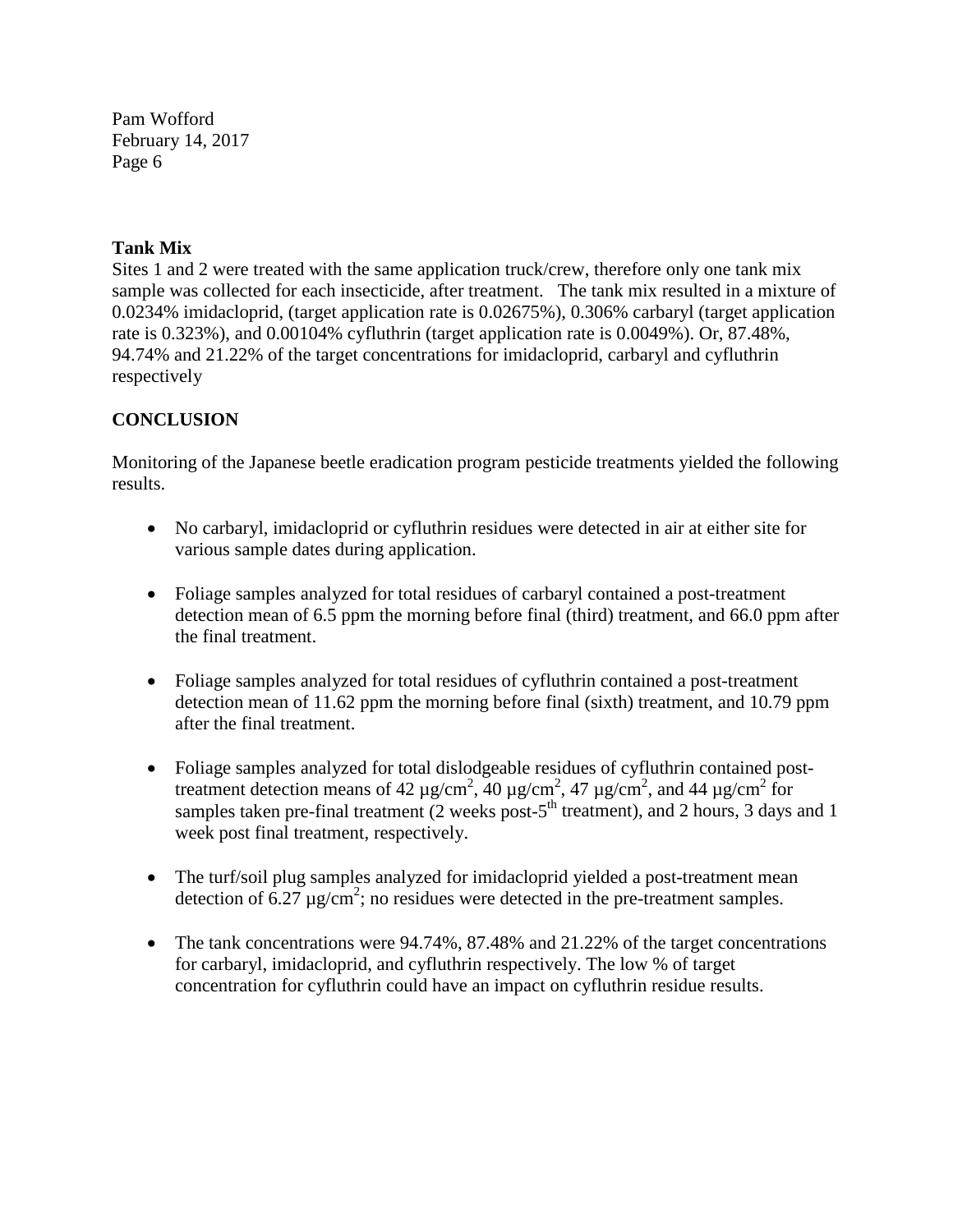> **Table 1.** Number of samples collected at two sites in Sacramento County for carbaryl, imidacloprid and cyfluthrin in air, foliage, fruit, turf/soil, and the application tank.

| <b>Sampling</b>                           | <b>Treatment</b> | <b>Number of Samples Taken</b><br>for Each Pesticide |                |            |  |
|-------------------------------------------|------------------|------------------------------------------------------|----------------|------------|--|
| <b>Medium</b>                             | <b>Site</b>      | Carbaryl                                             | Imidacloprid   | Cyfluthrin |  |
| Air                                       |                  | 3                                                    | 3              | 3          |  |
|                                           | $\overline{2}$   | 3                                                    | 3              | 3          |  |
|                                           |                  | 3                                                    | $\overline{0}$ | 3          |  |
|                                           | $\overline{2}$   | 3                                                    | $\Omega$       | 3          |  |
| Foliage                                   | 3                | 0                                                    | $\overline{0}$ | 3          |  |
|                                           | $\overline{4}$   | $\Omega$                                             | $\Omega$       | 7          |  |
|                                           | 5                | $\left( \right)$                                     | $\theta$       | 9          |  |
| Fruit                                     |                  | 0                                                    | $\overline{0}$ | $\Omega$   |  |
|                                           | 2                | 0                                                    | $\theta$       | $\Omega$   |  |
| Turf/Soil                                 |                  | 0                                                    | $\overline{2}$ | $\Omega$   |  |
|                                           | $\mathfrak{D}$   | 0                                                    | $\overline{2}$ | $\Omega$   |  |
| Tank Mixture/<br>Product<br>Concentration |                  | 0                                                    | $\theta$       | $\Omega$   |  |
|                                           | 2                |                                                      |                |            |  |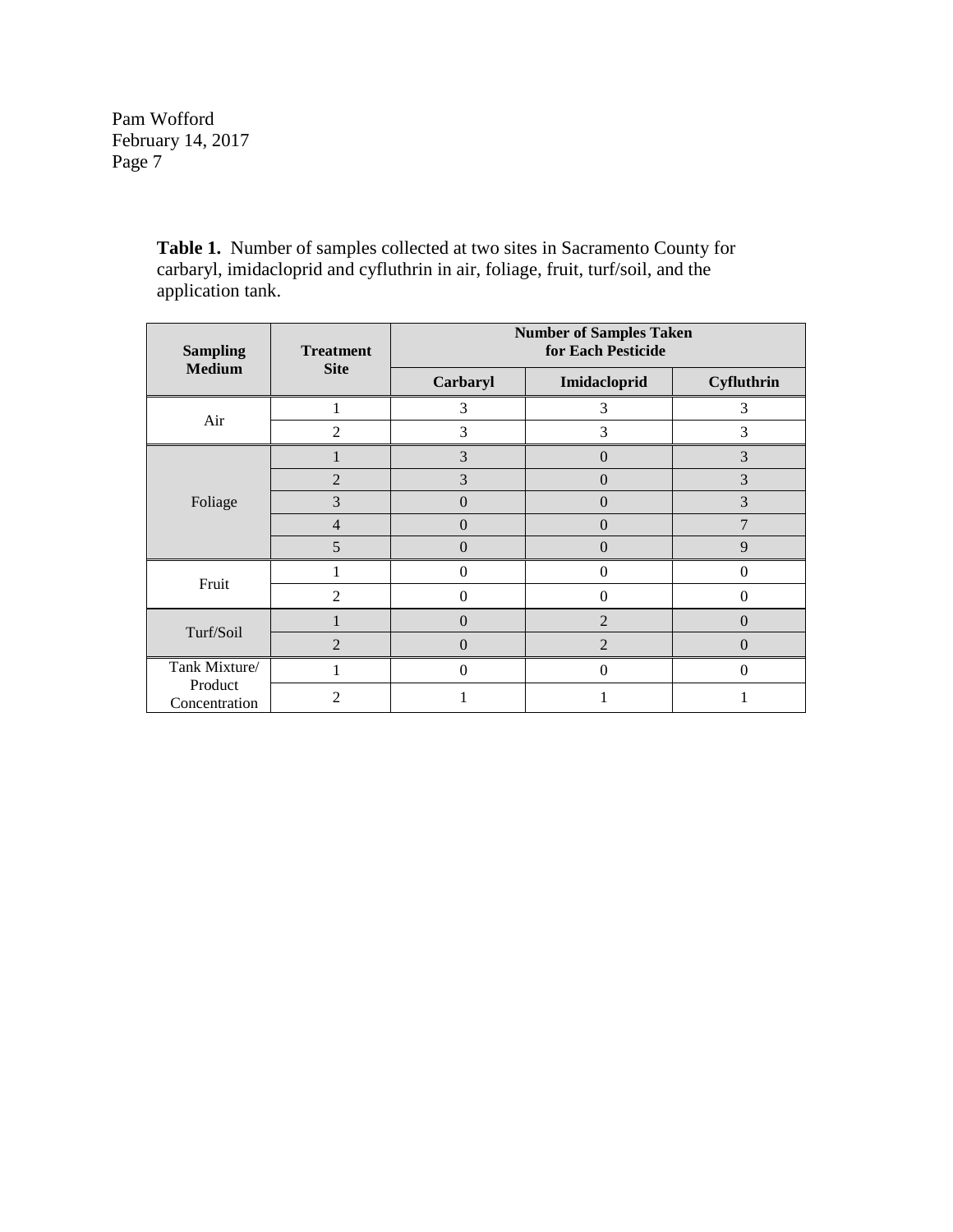**Table 2.** Analytical methods used for carbaryl, imidacloprid and cyfluthrin in all sampling media. Reporting limits presented in micrograms per cubic meter  $(\mu g/m^3)$  micrograms per square centimeter ( $\mu$ g/cm<sup>2</sup>), parts per billion (ppb), parts per million (ppm) and percent.

|                         | <b>Carbaryl</b>                    |                           | <b>Imidacloprid</b>                |                                  | <b>Cyfluthrin</b>                  |                                        |
|-------------------------|------------------------------------|---------------------------|------------------------------------|----------------------------------|------------------------------------|----------------------------------------|
| <b>Sampling Medium</b>  | <b>Analytical</b><br><b>Method</b> | <b>Reporting</b><br>Limit | <b>Analytical</b><br><b>Method</b> | <b>Reporting</b><br>Limit        | <b>Analytical</b><br><b>Method</b> | <b>Reporting</b><br>Limit              |
| Air Background          | EM 11.3                            | $0.02 \,\mu g/m^3$        | EM 12.3<br>(Modified)              | $0.15 \,\mathrm{\mu g/m}^3$      | EM 16.0<br>(Modified)              | $0.16 \,\mathrm{\mu g/m}^3$            |
| Air<br>Application      | EM 11.3                            | $0.04 \mu g/m^3$          | EM 12.3<br>(Modified)              | $0.43 \mu g/m^3$                 | EM 16.0<br>(Modified)              | $0.43 \mu g/m^3$                       |
| Air<br>Post Application | EM 11.3                            | $0.01 \mu g/m^3$          | EM 12.3<br>(Modified)              | $0.15 \mu g/m^3$                 | EM 16.0<br>(Modified)              | $0.13 \,\mathrm{\mu g/m}^3$            |
| Foliage<br>Total        | EM 12.3                            | $0.01$ ppm                | No Samples                         | No Samples                       | EM 12.5<br>(Modified)              | $0.1$ ppm                              |
| Foliage<br>Dislodgeable | No Samples                         | No Samples                | No Samples                         | No Samples                       | WHS-SM-1                           | $t_{0.005}$<br>$\mu$ g/cm <sup>3</sup> |
| Turf/Soil               | No Samples                         | No Samples                | EM 12.6<br>(Modified)              | 0.003<br>$\mu$ g/cm <sup>2</sup> | No Samples                         | No Samples                             |
| <b>Tank Mixture</b>     | <b>HPLC</b>                        |                           | <b>HPLC</b>                        |                                  | <b>HPLC</b>                        |                                        |

**†** Protocols for analytical methods available at: http://www.cdpr.ca.gov/docs/emon/pubs/em\_methd\_main.htm

<sup>‡</sup> The reporting limit for foliage samples varies due to the difference in leaf surface area for any given sample.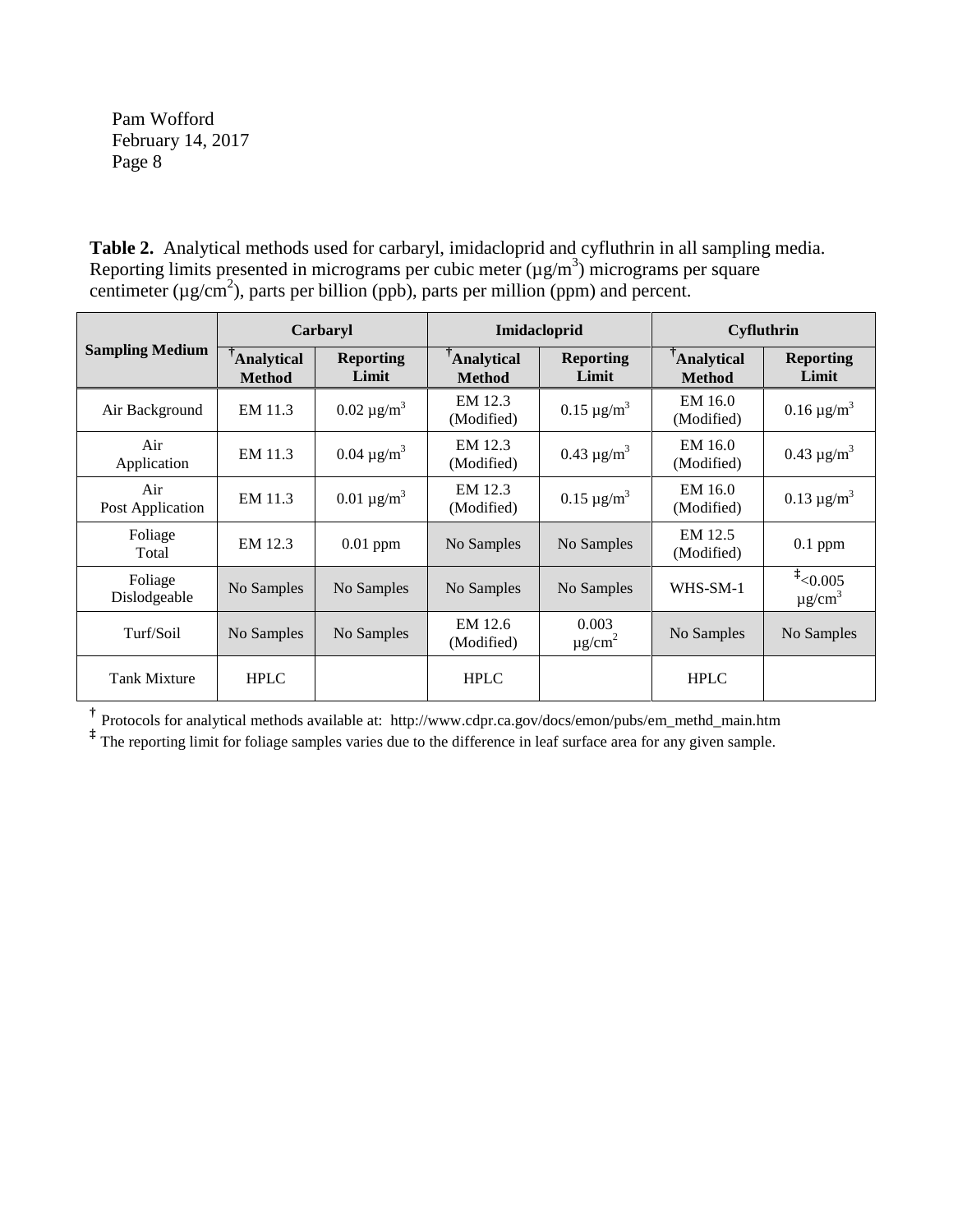| A.I.              | <b>Treatment</b><br><b>Site</b> | <b>Sample Date</b><br><b>Sample Type</b> |                | <b>Amount</b><br><b>Detected</b><br>$(\mu g/m^3)$ | <b>Reporting</b><br>Limit<br>$(\mu g/m^3)$ |
|-------------------|---------------------------------|------------------------------------------|----------------|---------------------------------------------------|--------------------------------------------|
|                   | 1                               | 8/17/-8/18/2015                          | Background     | $\boldsymbol{\mathcal{N}}$ ND                     | 0.02                                       |
|                   | 1                               | 8/18/2015                                | Treatment      | ND                                                | 0.04                                       |
| Carbaryl          |                                 | 8/18-8/19/2015                           | Post-Treatment | ND                                                | 0.01                                       |
|                   | $\overline{c}$                  | 8/17-8/18/2015                           | Background     | ND                                                | 0.02                                       |
|                   | $\overline{2}$                  | 8/18/2015                                | Treatment      | ND                                                | 0.04                                       |
|                   | $\overline{2}$                  | 8/18-8/19/2015                           | Post-Treatment | ND                                                | 0.01                                       |
| Imidacloprid      | 1                               | $6/22 - 6/23/2015$                       | Background     | <b>ND</b>                                         | 0.14                                       |
|                   |                                 | 6/23/2015                                | Treatment      | ND                                                | 0.39                                       |
|                   | 1                               | $6/23 - 6/24/2015$                       | Post-Treatment | <b>ND</b>                                         | 0.14                                       |
|                   | $\overline{2}$                  | $6/22 - 6/23/2015$                       | Background     | ND                                                | 0.15                                       |
|                   | $\overline{2}$                  | 6/23/2015                                | Treatment      | ND                                                | 0.47                                       |
|                   | $\overline{2}$                  | $6/23 - 6/24/2015$                       | Post-Treatment | <b>ND</b>                                         | 0.16                                       |
|                   | 1                               | 8/17-8/18/2015                           | Background     | ND                                                | 0.15                                       |
| <b>Cyfluthrin</b> | 1                               | 8/18/2015                                | Treatment      | ND                                                | 0.41                                       |
|                   | 1                               | 8/18-8/19/2015                           | Post-Treatment | ND                                                | 0.13                                       |
|                   | $\overline{2}$                  | 8/17-8/18/2015                           | Background     | ND                                                | 0.17                                       |
|                   | $\overline{2}$                  | 8/18/2015                                | Treatment      | ND                                                | 0.45                                       |
|                   | $\overline{2}$                  | 8/18-8/19/2015                           | Post-Treatment | ND                                                | 0.13                                       |

**Table 3.** Results of air sampling for carbaryl, imidacloprid and cyfluthrin. Results are presented in micrograms per cubic meter  $(\mu g/m^3)$ .

**†** Not detected; concentration below the reporting limit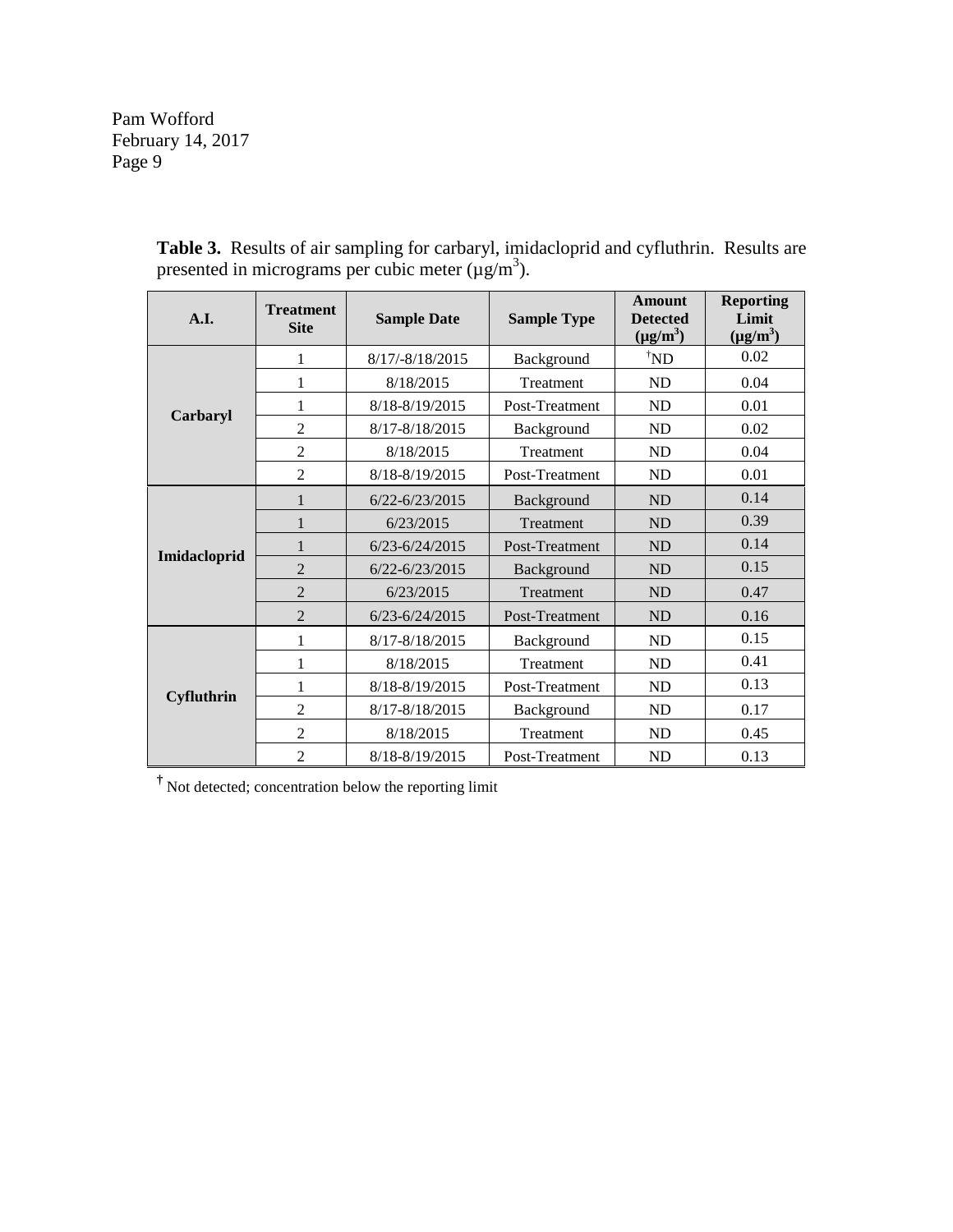> **Table 4.** Results of foliage samples analyzed for total residues of cyfluthrin and carbaryl from two sites in Sacramento County. Results are presented in parts per million (ppm).

| A.I.              | <b>Treatment</b><br><b>Site</b> | <b>Sample Date</b>                | <b>Sample Type</b>   | Amount<br><b>Detected</b><br>(ppm) | <b>Reporting</b><br>Limit<br>(ppm) |
|-------------------|---------------------------------|-----------------------------------|----------------------|------------------------------------|------------------------------------|
|                   |                                 | 05/19/2015                        | Background           | 0.2                                | 0.1                                |
|                   | 1                               | 08/18/2015<br>Pre-Final-Treatment |                      | 4.64                               | 0.1                                |
|                   | 1                               | 08/18/2015                        | Post-Final-Treatment | 2.18                               | 0.1                                |
| <b>Cyfluthrin</b> | $\overline{2}$                  | 05/19/2015                        | Background           | $^{\dagger}ND$                     | 0.1                                |
|                   | $\mathfrak{D}$                  | 08/18/2015                        | Pre-Final-Treatment  | 18.6                               | 0.1                                |
|                   | $\overline{2}$                  | 08/18/2015                        | Post-Final-Treatment | 19.4                               | 0.1                                |
|                   |                                 | 05/19/2015                        | Background           | ND.                                | 0.005                              |
| Carbaryl          |                                 | 08/18/2015                        | Pre-Final-Treatment  | 9.11                               | 1.0                                |
|                   |                                 | 08/18/2015                        | Post-Final-Treatment | 65.7                               | 10                                 |
|                   | 2                               | 05/19/2015                        | Background           | ND.                                | 0.005                              |
|                   | 2                               | 08/18/2015                        | Pre-Final-Treatment  | 3.94                               | 1.0                                |
|                   | $\overline{2}$                  | 08/18/2015                        | Post-Final-Treatment | 66.2                               | 10                                 |

**†** Not detected; concentration below the reporting limit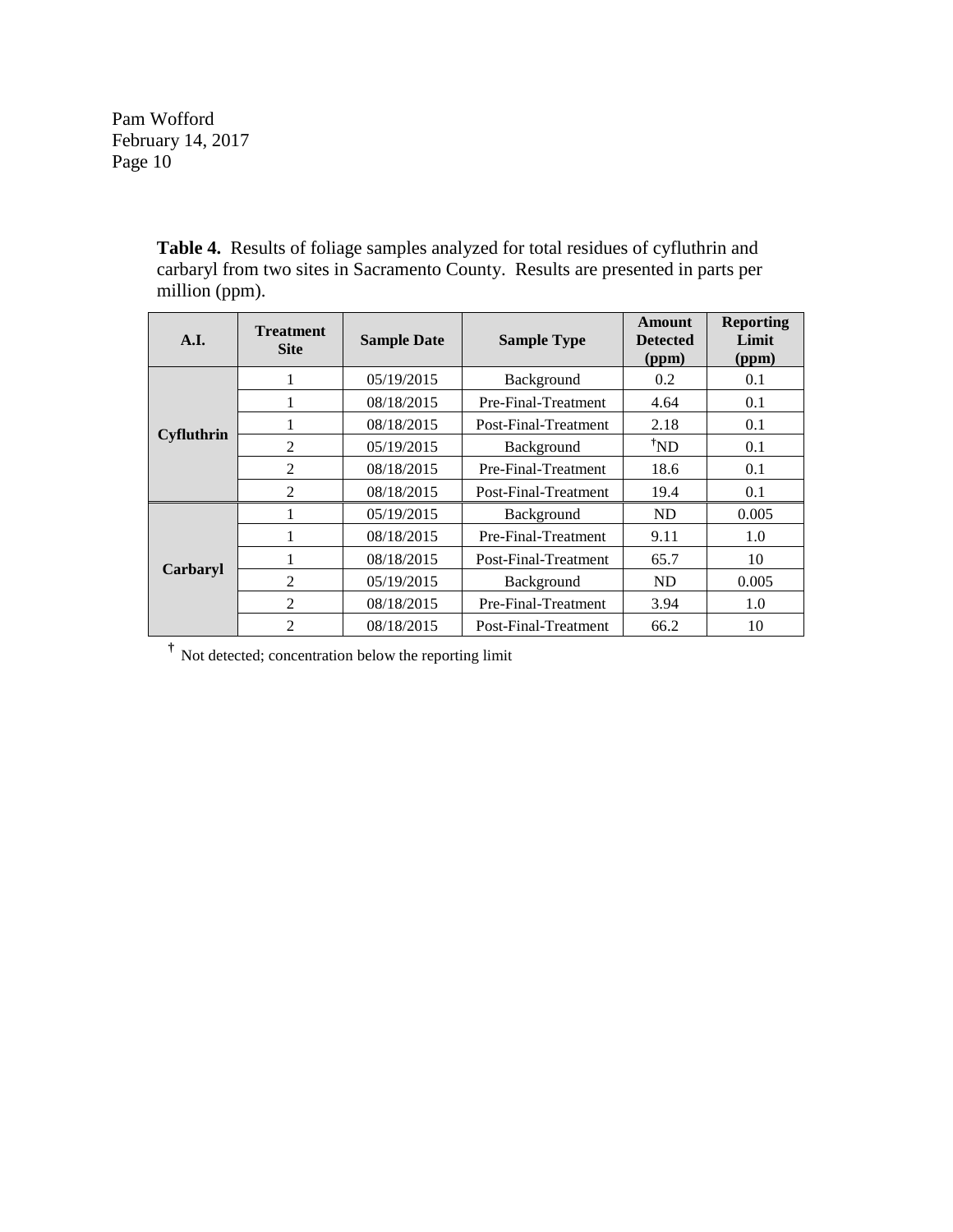> **Table 5.** Results of foliage samples analyzed for dislodgeable residues of cyfluthrin from three sites in Sacramento County. Results are presented in micrograms per square centimeter ( $\mu$ g/cm<sup>2</sup>).

| Site /<br><b>Sample</b> | <b>Time Since</b><br><b>Treatment</b>       | <b>Sample</b><br>Date | Number of<br><b>Treatments</b>         | <b>Amount</b><br><b>Detected</b><br>$(\mu g/cm^2)$ | <b>Leaf Area</b><br><b>Collected</b><br>$\text{(cm}^2)$ | <b>Amount</b><br><b>Collected</b><br>(grams) |
|-------------------------|---------------------------------------------|-----------------------|----------------------------------------|----------------------------------------------------|---------------------------------------------------------|----------------------------------------------|
| 4.1                     |                                             |                       |                                        | 0.29                                               | 311.9                                                   | 6.6                                          |
| 4.2                     |                                             |                       | 6                                      | 1.09                                               | 202.4                                                   | 6.8                                          |
| 4.3                     | 0 Days                                      |                       |                                        | 0.51                                               | 290.6                                                   | 11.6                                         |
| 5.1                     | $~2$ hours after<br>final treatment         | 08/28/2015            | treatments prior to<br>collection      | 0.13                                               | 204.5                                                   | 3.1                                          |
| 5.2                     |                                             |                       |                                        | 0.21                                               | 339.6                                                   | 7.5                                          |
| 5.3                     |                                             |                       |                                        | 0.57                                               | 251.4                                                   | 3.5                                          |
|                         |                                             |                       | Mean                                   | 0.47                                               |                                                         |                                              |
| 3.1                     | 3 Days                                      |                       | 6                                      | 0.32                                               | 264.0                                                   | 4.3                                          |
| 3.2                     | 3 days after                                | 08/25/2015            | treatments prior to<br>collection      | 0.36                                               | 426.3                                                   | 12.7                                         |
| 3.3                     | final treatment                             |                       |                                        | 0.63                                               | 334.5                                                   | 8.9                                          |
|                         |                                             |                       | Mean                                   | 0.44                                               |                                                         |                                              |
| 4.3                     |                                             | 09/04/2015            | 6<br>treatments prior to<br>collection | 0.40                                               | 269.4                                                   | 9.9                                          |
| 5.1                     | 1 Week                                      |                       |                                        | 0.04                                               | 150.6                                                   | 4.5                                          |
| 5.2                     | 1 week after<br>final treatment             |                       |                                        | 0.74                                               | 249.9                                                   | 5.0                                          |
| 5.3                     |                                             |                       |                                        | 0.49                                               | 268.1                                                   | 4.2                                          |
|                         |                                             |                       | Mean                                   | 0.42                                               |                                                         |                                              |
| 4.1                     |                                             |                       |                                        | 0.17                                               | 419.9                                                   | 9.2                                          |
| 4.2                     |                                             |                       |                                        | 1.29                                               | 278.0                                                   | 9.1                                          |
| 4.3                     | 2 Weeks<br><b>Before</b><br>Final treatment | 08/28/2015            | 5                                      | 0.14                                               | 402.8                                                   | 15.5                                         |
| 5.1                     |                                             |                       | treatments prior to<br>collection      | 0.02                                               | 276.8                                                   | 3.9                                          |
| 5.2                     |                                             |                       |                                        | 0.39                                               | 339.8                                                   | 7.0                                          |
| 5.3                     |                                             |                       |                                        | 0.39                                               | 186.8                                                   | 1.7                                          |
|                         |                                             |                       | Mean                                   | 0.40                                               |                                                         |                                              |